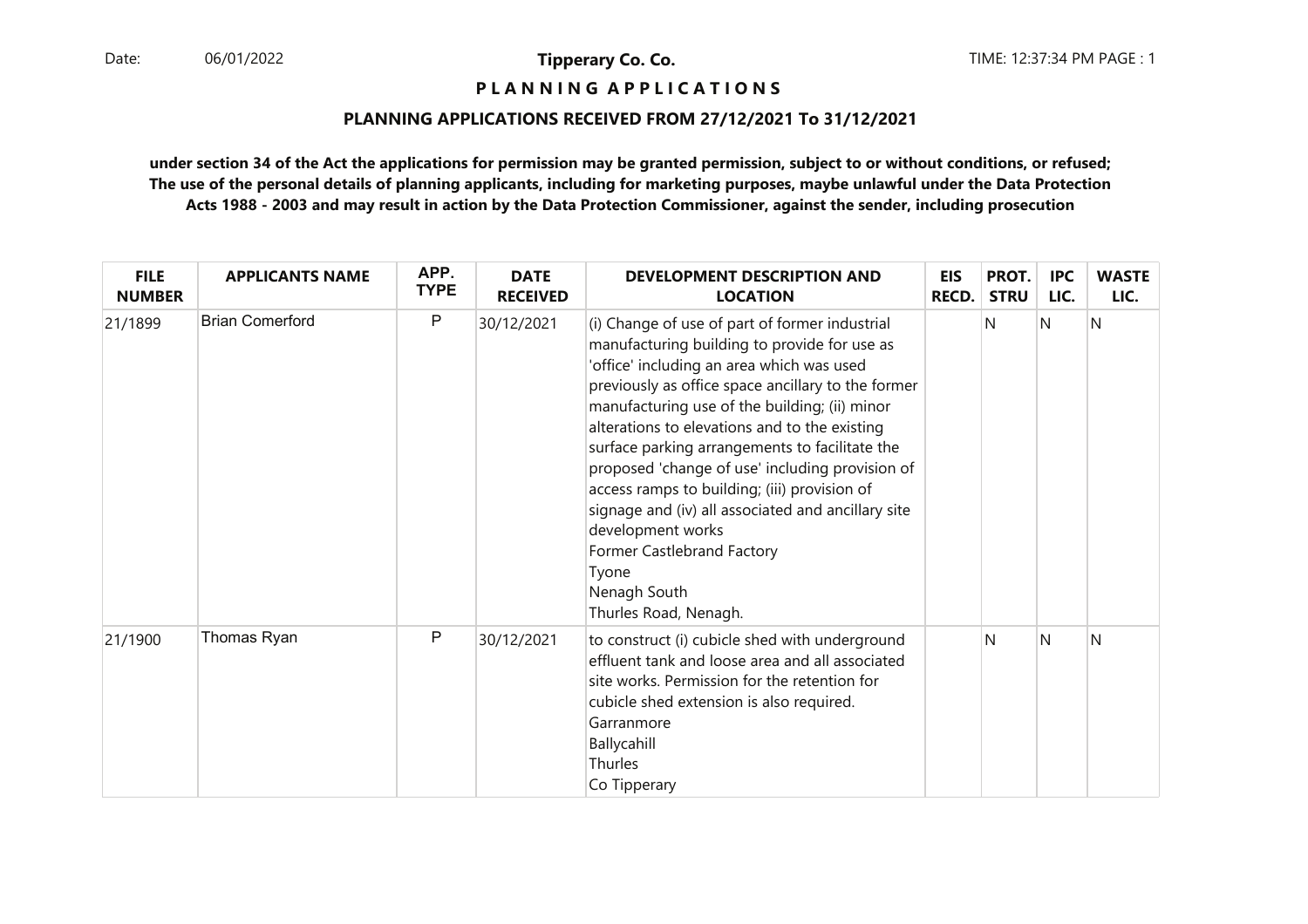#### **P L A N N I N G A P P L I C A T I O N S**

#### **PLANNING APPLICATIONS RECEIVED FROM 27/12/2021 To 31/12/2021**

**under section 34 of the Act the applications for permission may be granted permission, subject to or without conditions, or refused; The use of the personal details of planning applicants, including for marketing purposes, maybe unlawful under the Data ProtectionActs 1988 - 2003 and may result in action by the Data Protection Commissioner, against the sender, including prosecution**

| <b>FILE</b>   | <b>APPLICANTS NAME</b>    | APP.        | <b>DATE</b>     | <b>DEVELOPMENT DESCRIPTION AND</b>                                                                                                                                                                                        | <b>EIS</b>   | PROT.       | <b>IPC</b> | <b>WASTE</b> |
|---------------|---------------------------|-------------|-----------------|---------------------------------------------------------------------------------------------------------------------------------------------------------------------------------------------------------------------------|--------------|-------------|------------|--------------|
| <b>NUMBER</b> |                           | <b>TYPE</b> | <b>RECEIVED</b> | <b>LOCATION</b>                                                                                                                                                                                                           | <b>RECD.</b> | <b>STRU</b> | LIC.       | LIC.         |
| 21/1901       | Mary and David Fitzgerald | R           | 31/12/2021      | a portocabin office and an extension to the<br>garage and PERMISSION to construct a two<br>storey extension to rear of dwelling and all other<br>ancillary site works<br>The Bungalow<br>Ballina<br>Co Tipperary V94 RY7A |              | N           | N          | N            |

**3Total:**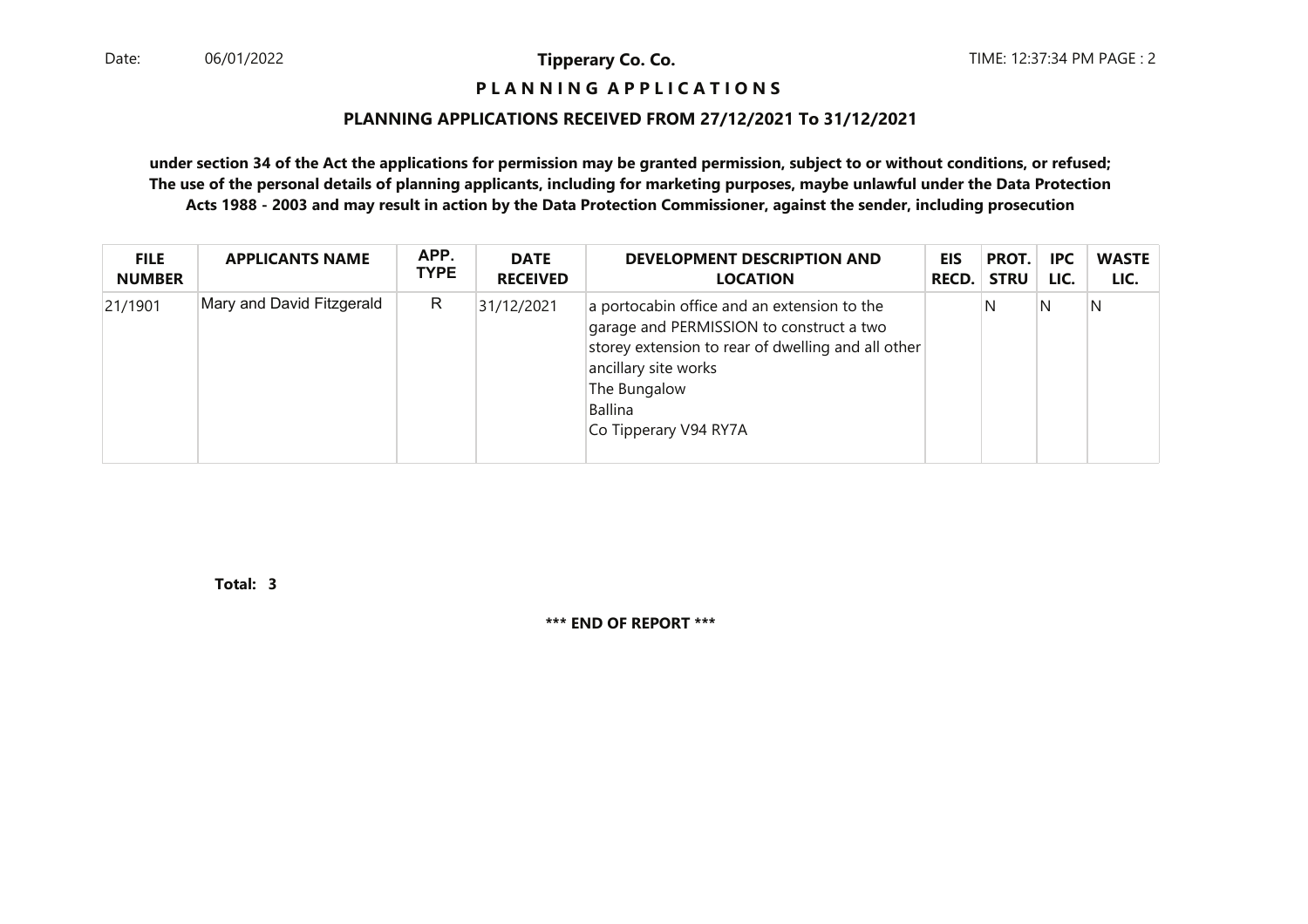#### **PLANNING APPLICATIONS GRANTED FROM 27/12/2021 To 31/12/2021**

**in deciding a planning application the planning authority, in accordance with section 34(3) of the Act, has had regard to submissionsor observations recieved in accordance with these Regulations;**

 **The use of the personal details of planning applicants, including for marketing purposes, maybe unlawful under the Data ProtectionActs 1988 - 2003 and may result in action by the Data Protection Commissioner, against the sender, including prosecution**

| ru c<br>TILE  | LICANTS NAME | A DC | ----<br>DAIL | <b>DEVELOPMENT DESCRIPTION</b> | M.O         | M.J.         |
|---------------|--------------|------|--------------|--------------------------------|-------------|--------------|
| <b>NUMBER</b> |              | TVDC |              | <b>AND LOCATION</b>            | <b>DATE</b> | <b>NUMBE</b> |

**0Total:**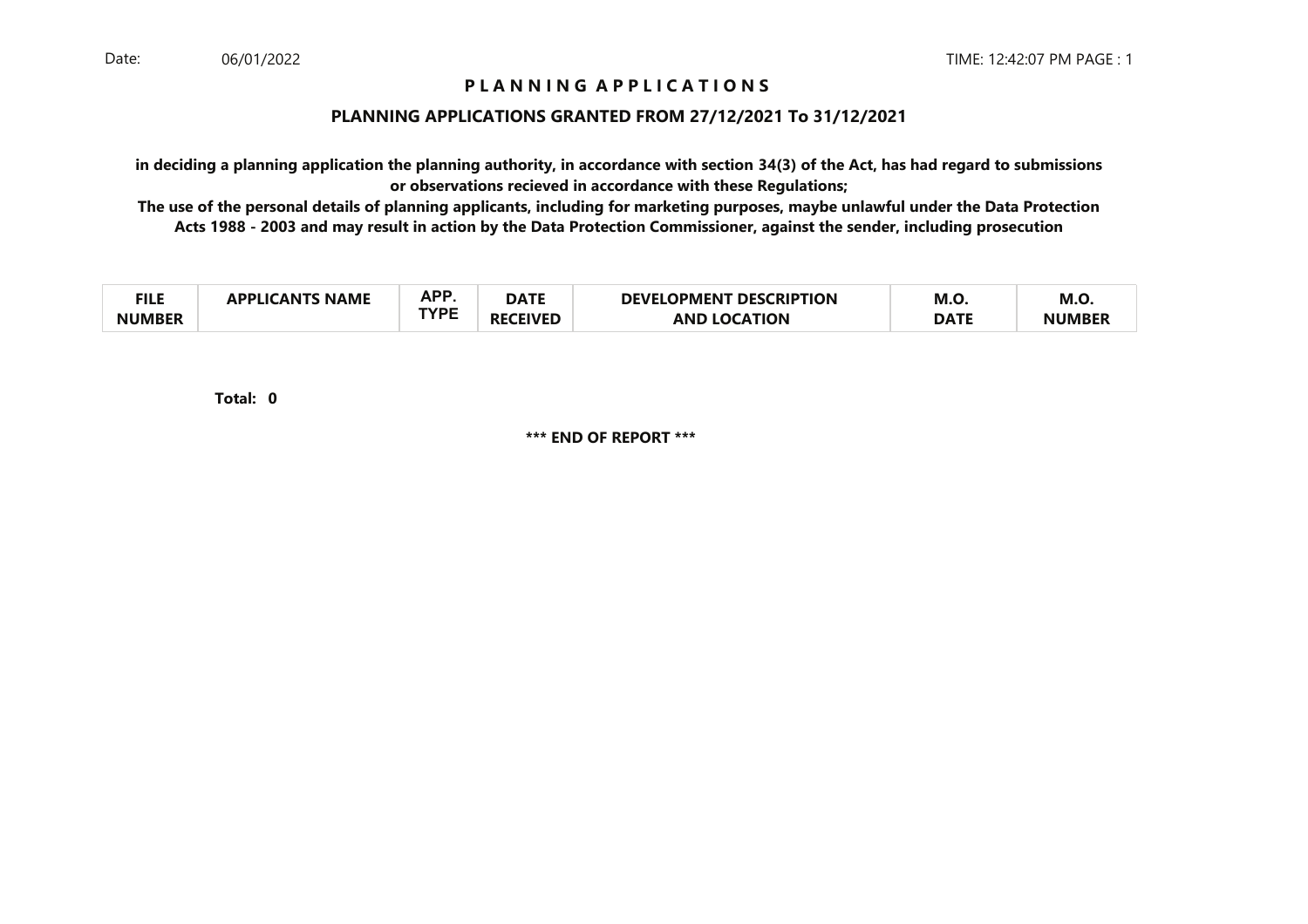## **EIAR - NIS REPORTS REQUESTED FROM 27/12/2021 To 31/12/2021**

| <b>FILE</b> | <b>NAME</b><br>A DDI IG<br>л NI | <b>ADD</b><br>NF I<br>TVDC | 'eaues' | - -<br>Article | <b>LOCATION</b><br>DEVI<br><b>LOCKIPTION</b><br>DES<br>OPMENT<br>AND |
|-------------|---------------------------------|----------------------------|---------|----------------|----------------------------------------------------------------------|
| NIIMRFR     |                                 |                            | Date    | Number         |                                                                      |

**0Total:**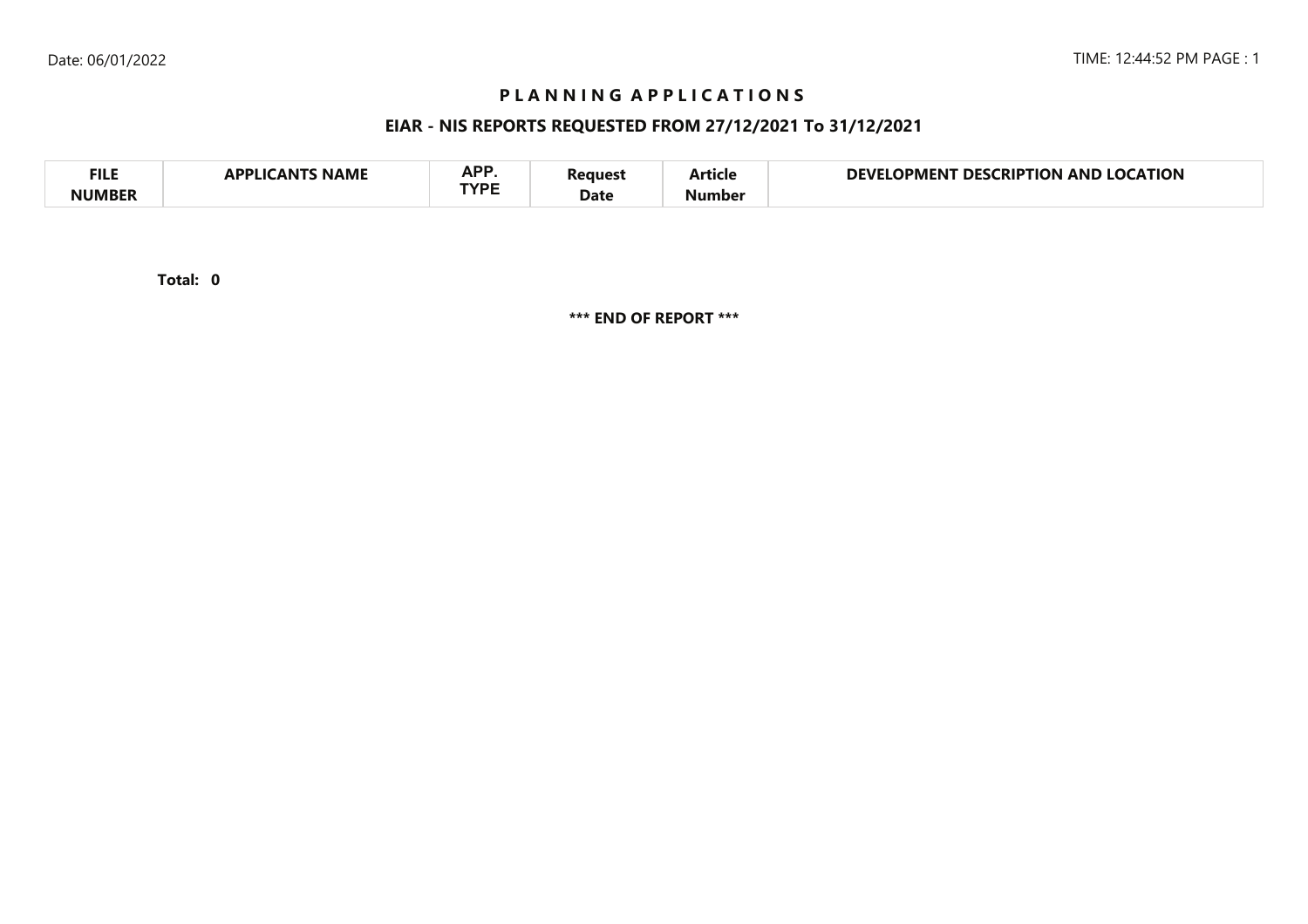# **A N B O R D P L E A N Á L A**

## **APPEAL DECISIONS NOTIFIED FROM 27/12/2021 To 31/12/2021**

| <b>FILE</b>   | <b>APPLICANTS NAME</b> | APP  | <b>DECISION</b> | <b>DEVELOPMENT DESCRIPTION</b> | D.r              | <b>DECISION</b> |
|---------------|------------------------|------|-----------------|--------------------------------|------------------|-----------------|
| <b>NUMBER</b> | <b>AND ADDRESS</b>     | TYPE | <b>DATE</b>     | <b>AND LOCATION</b>            | <b>DEC. DATE</b> |                 |

**Total: 0**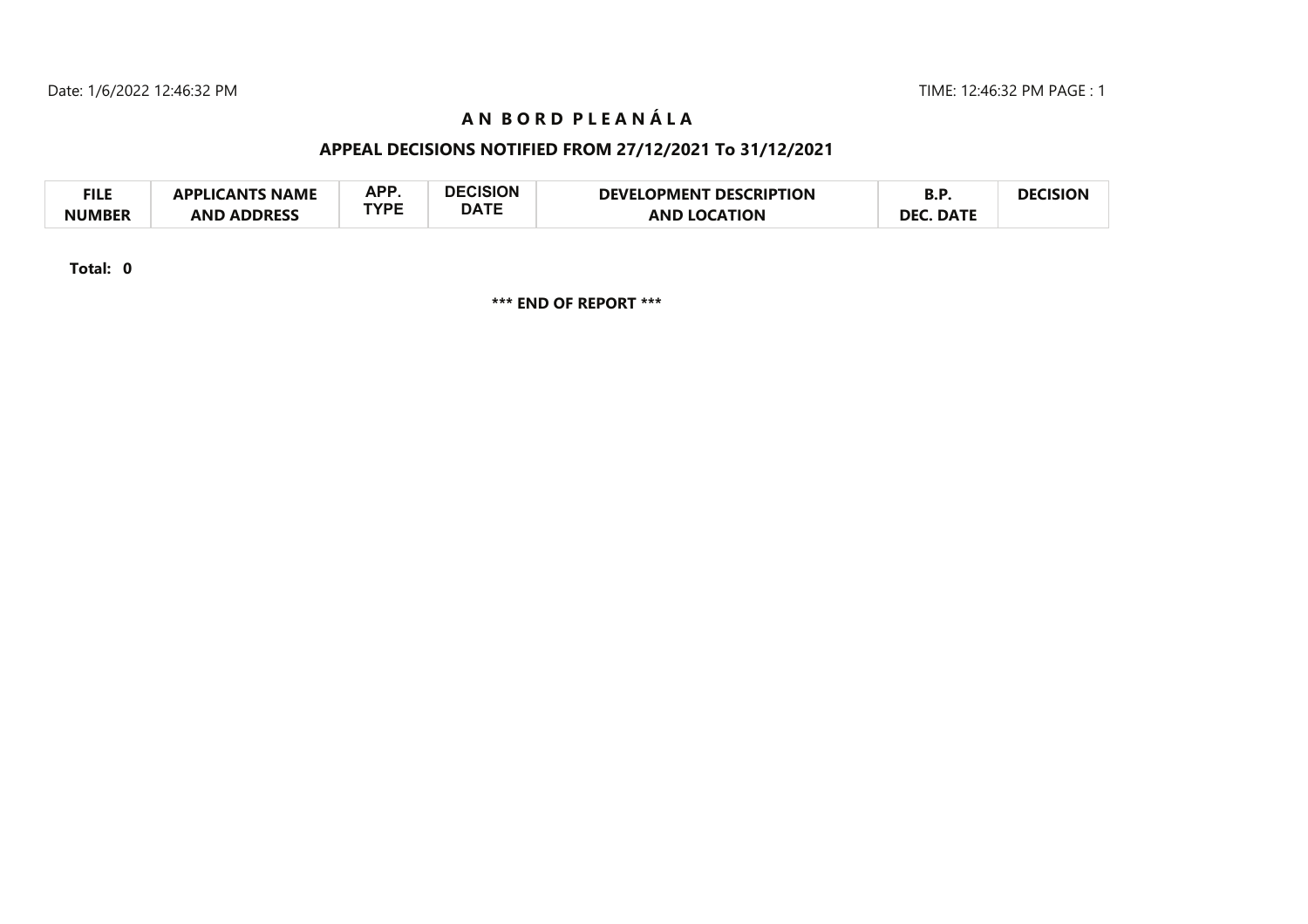06/01/2022

**Tipperary Co. Co.**

#### **P L A N N I N G A P P L I C A T I O N S**

#### **FURTHER INFORMATION RECEIVED/VALIDATED APPLICATIONS FROM 27/12/2021 To 31/12/2021**

#### **The use of the personal details of planning applicants, including for marketing purposes, maybe unlawful under the Data ProtectionActs 1988 - 2003 and may result in action by the Data Protection Commissioner, against the sender, including prosecution**

| <b>FILE</b><br><b>NUMBER</b> | <b>APPLICANTS NAME</b>                 | APP.<br><b>TYPE</b> | <b>DATE</b><br><b>INVALID</b> | <b>DATE</b><br><b>RECEIVED</b> |    | <b>DEVELOPMENT DESCRIPTION</b><br><b>AND LOCATION</b>                                                                                                                                                                                                                                                                                               |
|------------------------------|----------------------------------------|---------------------|-------------------------------|--------------------------------|----|-----------------------------------------------------------------------------------------------------------------------------------------------------------------------------------------------------------------------------------------------------------------------------------------------------------------------------------------------------|
| 21/1419                      | Edel Ryan                              | P                   |                               | 30/12/2021                     | F  | construction of detached single storey dwelling,<br>detached domestic garage, new access from existing<br>access roadway, wastewater treatment system and<br>percolation area, connection to necessary services<br>together with all associated site and incidental works<br>Ballycorrigan<br><b>Ballina</b><br>Killaloe PO<br>Co Tipperary         |
| 21/1538                      | Oonagh Cashman and<br>Christopher Ryan | P                   |                               | 30/12/2021                     | F. | a new site entrance, access drive and parking, a new<br>two storey family home, with separate linked garage,<br>installation of an on site sewage treatment system<br>and percolation area, a rainwater harvesting system,<br>new tree and hedge planting and general landscape<br>works<br>Kilnamanagh Lower<br>Dundrum<br>Cashel<br>Co. Tipperary |

**2Total:**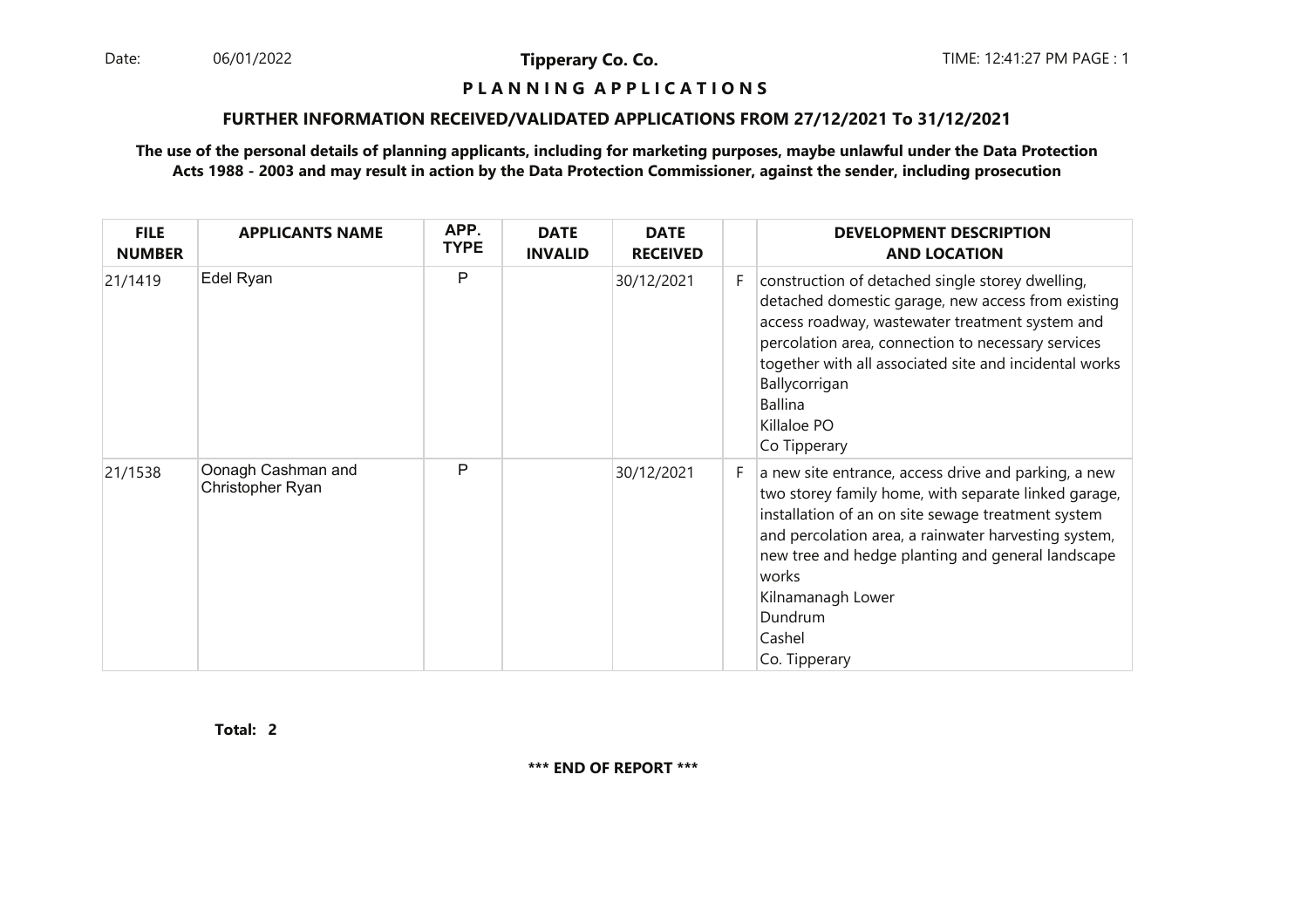#### **PLANNING APPLICATIONS REFUSED FROM 27/12/2021 To 31/12/2021**

**in deciding a planning application the planning authority, in accordance with section 34(3) of the Act, has had regard to submissionsor observations recieved in accordance with these Regulations;**

 **The use of the personal details of planning applicants, including for marketing purposes, maybe unlawful under the Data ProtectionActs 1988 - 2003 and may result in action by the Data Protection Commissioner, against the sender, including prosecution**

| ги с<br>−∎⊾⊾  | <b>NAME</b><br>21 Ι <i>Γ</i> ΔΝΤΚ<br><b>ADDI IC</b> | <b>APP</b><br>mі. | <b>DATE</b>         | <b>DEVELOPMENT</b><br><b>T DESCRIPTION AND LOCATION</b> | M.O         | M.O.          |
|---------------|-----------------------------------------------------|-------------------|---------------------|---------------------------------------------------------|-------------|---------------|
| <b>NUMBER</b> |                                                     | TVDC              | <b>CEIVED</b><br>RF |                                                         | <b>DATF</b> | <b>NUMBEI</b> |

**0Total:**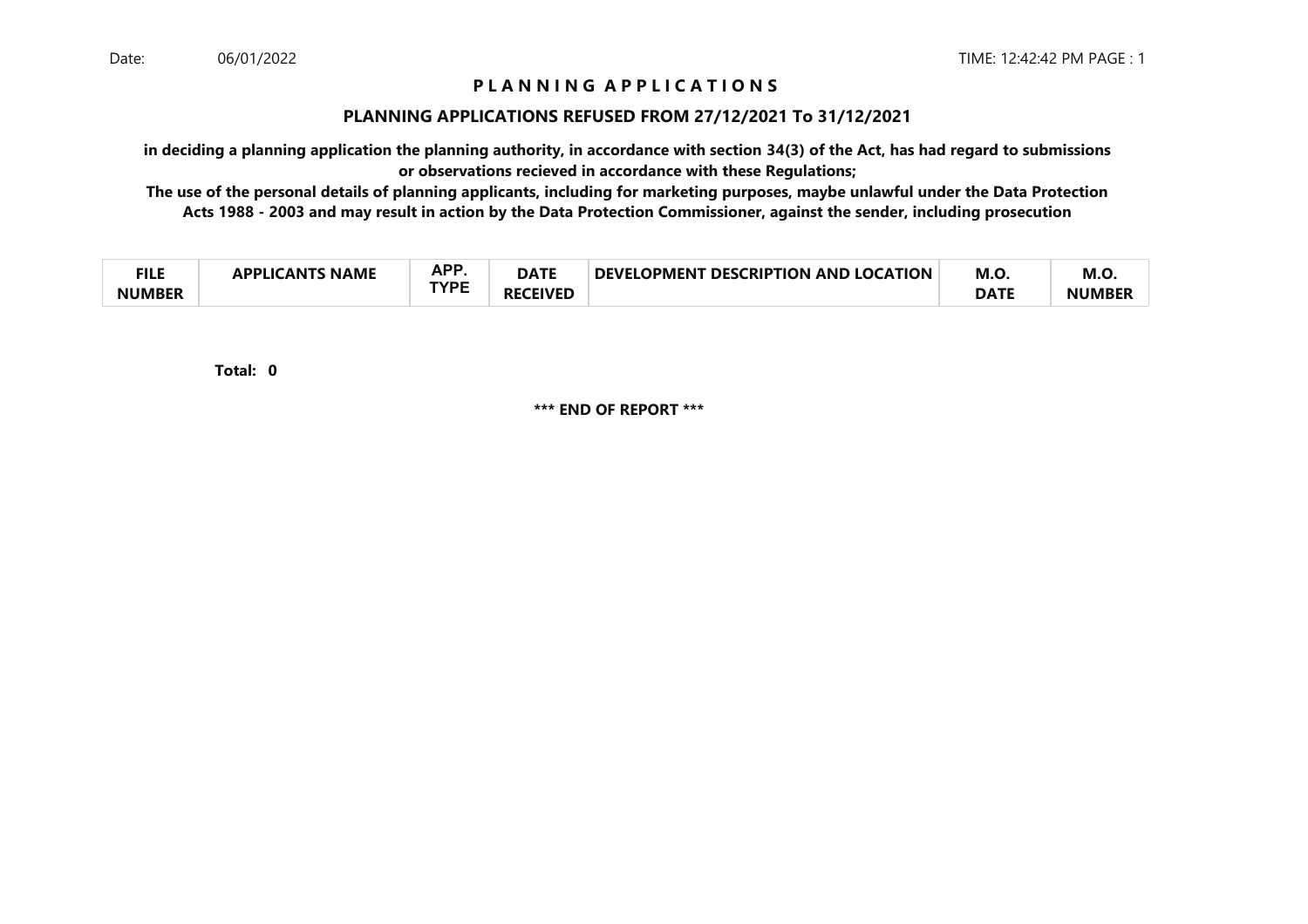#### **PLANNING APPLICATIONS REFUSED FROM 27/12/2021 To 31/12/2021**

**in deciding a planning application the planning authority, in accordance with section 34(3) of the Act, has had regard to submissionsor observations recieved in accordance with these Regulations;**

 **The use of the personal details of planning applicants, including for marketing purposes, maybe unlawful under the Data ProtectionActs 1988 - 2003 and may result in action by the Data Protection Commissioner, against the sender, including prosecution**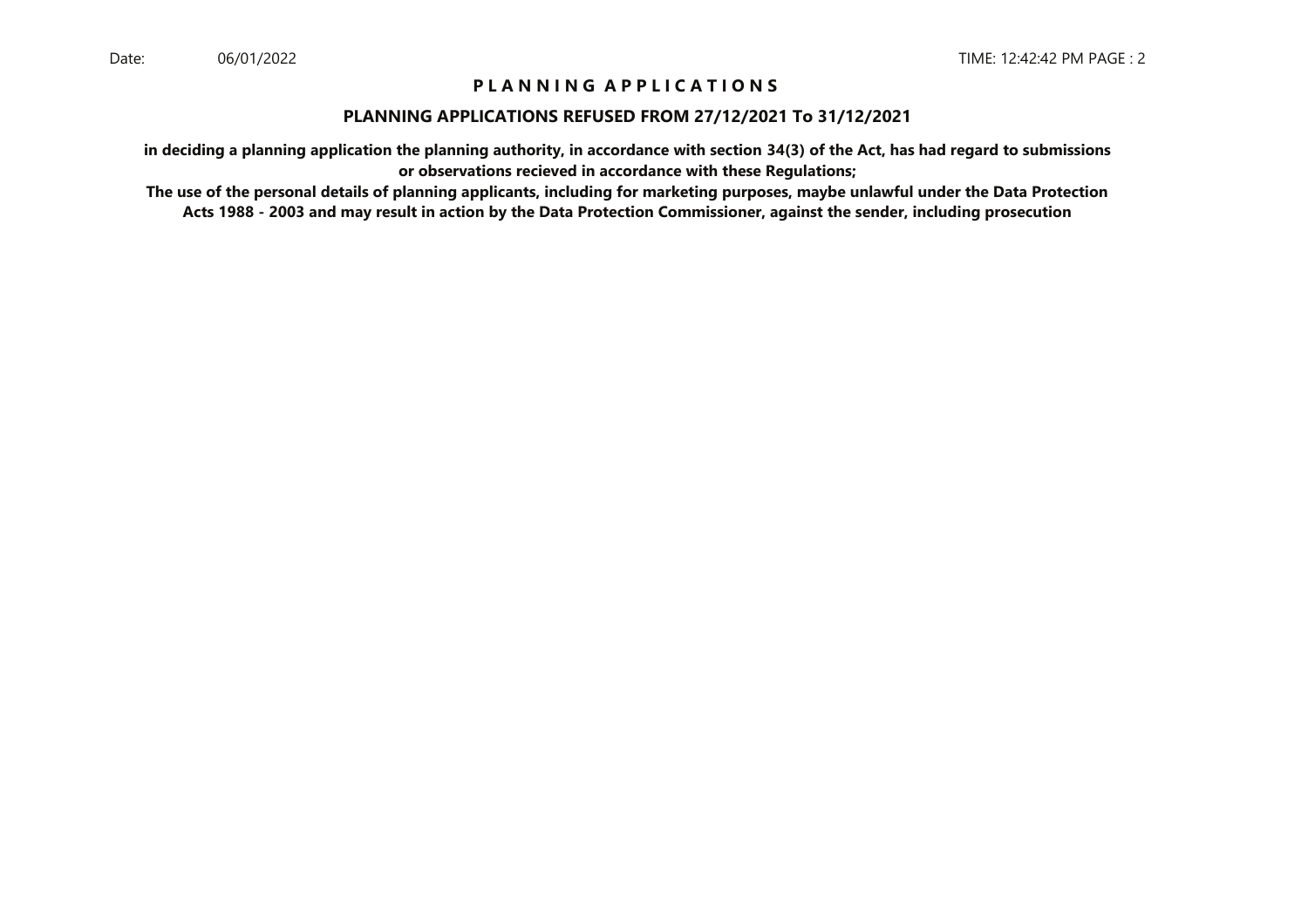## **P L A N N I N G A P P L I C A T I O N S**

#### **INVALID APPLICATIONS FROM 27/12/2021 To 31/12/2021**

#### **The use of the personal details of planning applicants, including for marketing purposes, maybe unlawful under the Data ProtectionActs 1988 - 2003 and may result in action by the Data Protection Commissioner, against the sender, including prosecution**

| <b>FILE</b><br><b>NUMBER</b> | <b>APPLICANTS NAME</b>    | APP.<br><b>TYPE</b> | <b>DATE</b><br><b>INVALID</b> | DEVELOPMENT DESCRIPTION AND LOCATION                                                                                                                                                                                                                               |
|------------------------------|---------------------------|---------------------|-------------------------------|--------------------------------------------------------------------------------------------------------------------------------------------------------------------------------------------------------------------------------------------------------------------|
| 21/1844                      | Mary and David Fitzgerald | $\mathsf{R}$        | 30/12/2021                    | a portocabin office and an extension to the garage and<br>PERMISSION to construct a two storey extension to rear of<br>dwelling and all other ancillary site works<br>The Bungalow<br><b>Ballina</b><br>Co Tipperary V94 RY7A                                      |
| 21/1847                      | Brendan & Mary Delaney    | Р                   | 30/12/2021                    | a single storey detached dwelling house, driveway, alterations to<br>existing entrance, waste-water treatment unit and polishing filter<br>Richmond<br>Ballycommon<br>Nenagh<br>Co Tipperary                                                                       |
| 21/1863                      | Mark & Marisa Tuohy       | Ρ                   | 30/12/2021                    | demolition of existing dwelling house and permission to<br>construct a replacement dwelling house, detached garage,<br>effluent treatment system, new entrance, together with all<br>associated site works<br>Ballinaclogh (E.D. Golden)<br>Golden<br>Co Tipperary |
| 21/1884                      | Patrick McGrath           | P                   | 30/12/2021                    | to construct a new storey and a half/ two storey dwelling,<br>garage, site work sand waste water treatment system, polishing<br>filter and all ancillary works<br>Bonarea<br>Cappawhite<br>Co Tippperary                                                           |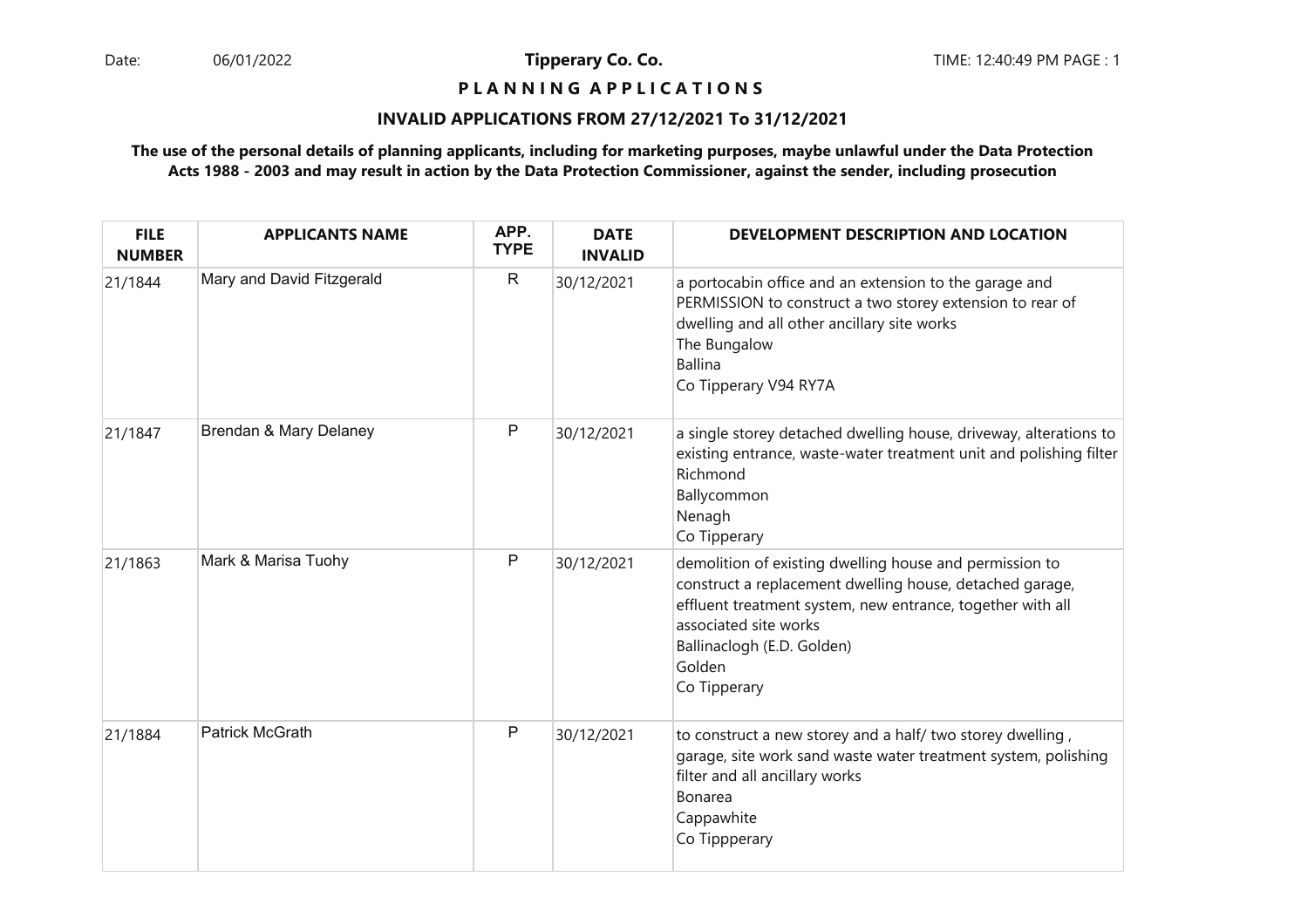## **P L A N N I N G A P P L I C A T I O N S**

#### **INVALID APPLICATIONS FROM 27/12/2021 To 31/12/2021**

**The use of the personal details of planning applicants, including for marketing purposes, maybe unlawful under the Data ProtectionActs 1988 - 2003 and may result in action by the Data Protection Commissioner, against the sender, including prosecution**

**4Total:**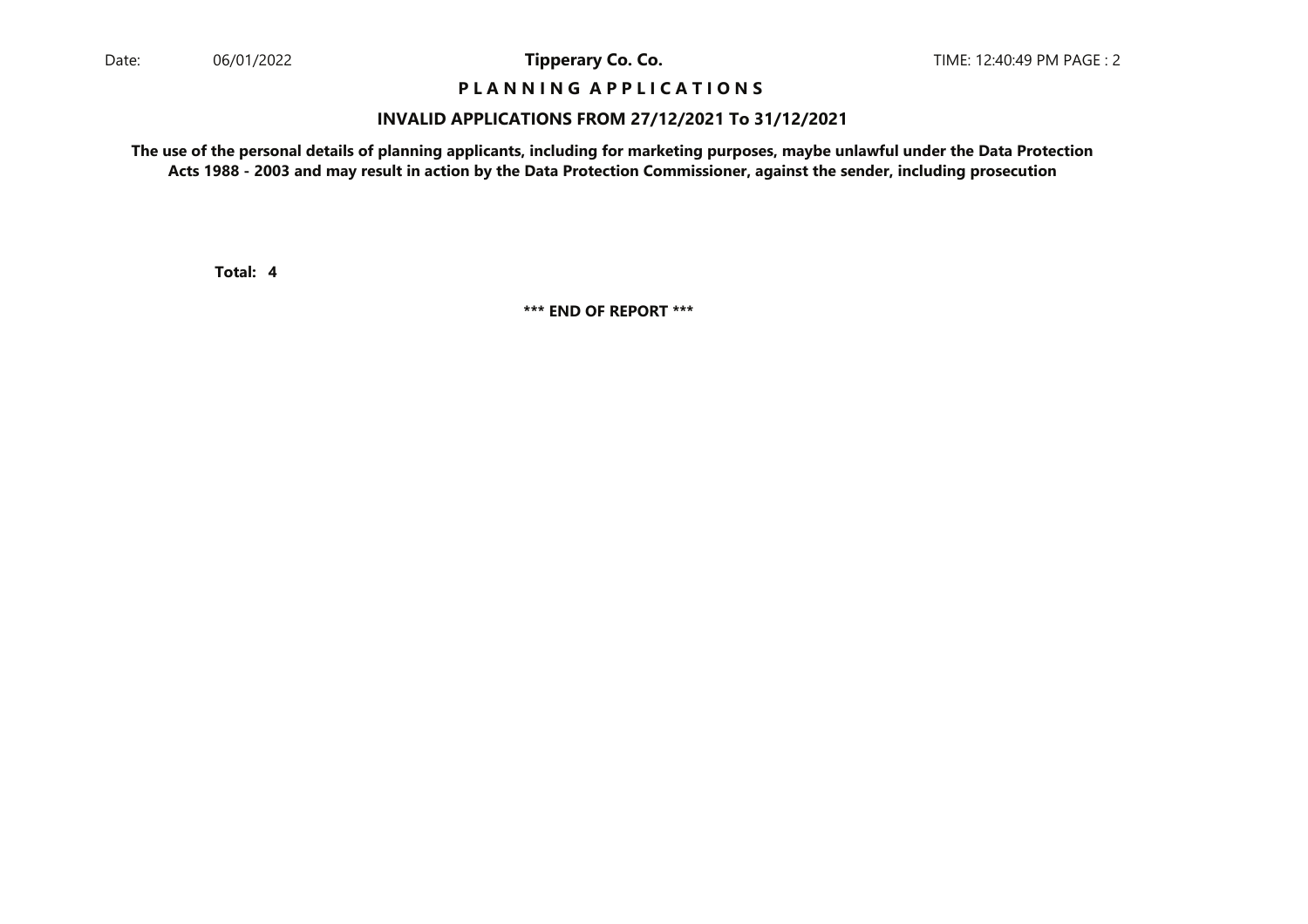## **EIAR - NIS REPORTS RECEIVED FROM 27/12/2021 To 31/12/2021**

| <b>APP</b><br><b>FILI</b><br><b>CATION</b><br>DEVI<br>AND<br>no<br>RIP.<br>ΓΙΩΝ<br>DES.<br>11701<br>Vumber<br>IPMEN I<br>NAML<br><b>TVDC</b><br>Date |  |
|------------------------------------------------------------------------------------------------------------------------------------------------------|--|
|------------------------------------------------------------------------------------------------------------------------------------------------------|--|

**0Total:**